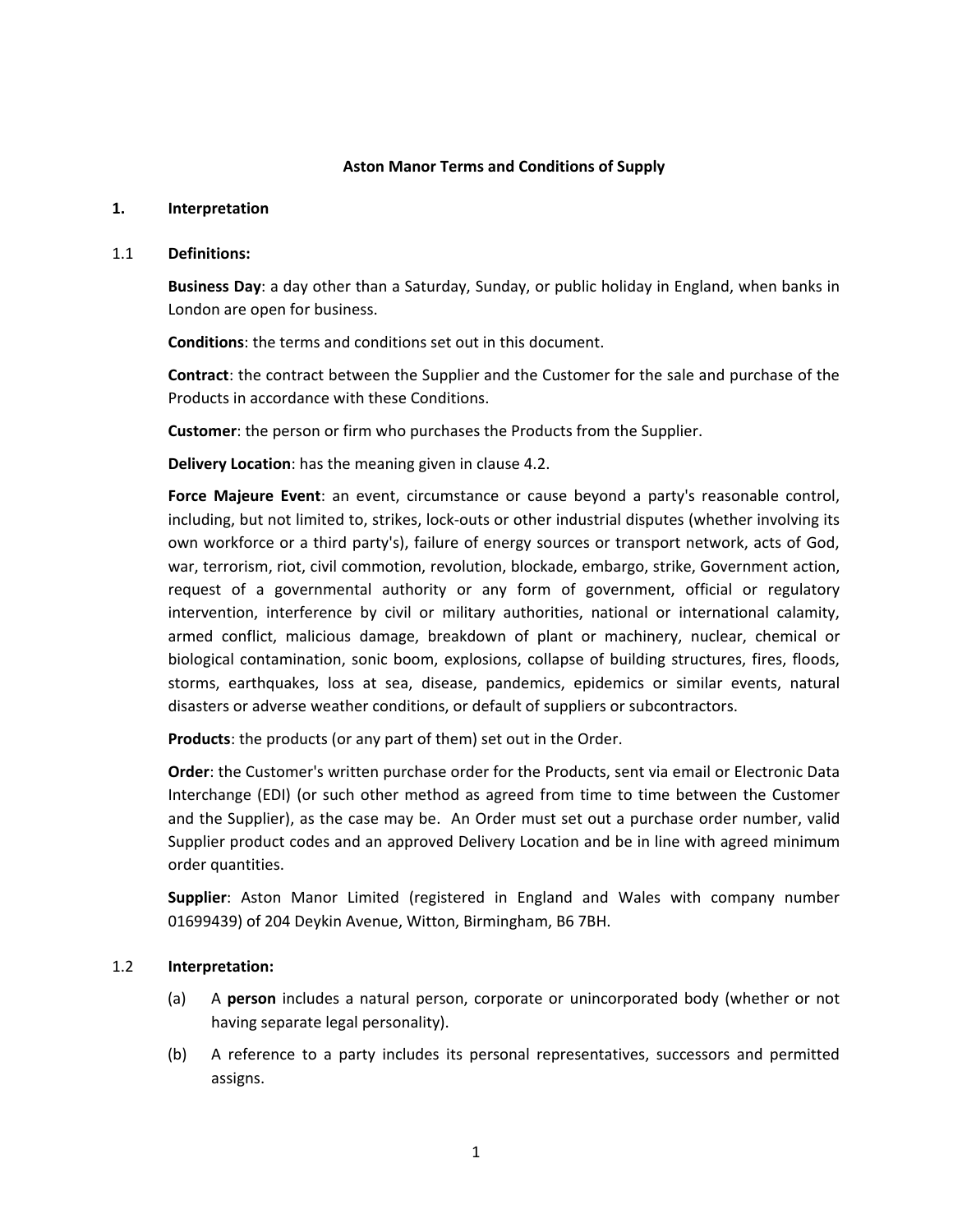- (c) A reference to a statute or statutory provision is a reference to it as amended or reenacted and includes all subordinate legislation made under that statute or statutory provision.
- (d) Any words following the terms **including**, **include**, **in particular**, **for example** or any similar expression shall be construed as illustrative and shall not limit the sense of the words, description, definition, phrase, or term preceding those terms.

### **2. Basis of contract**

- 2.1 These Conditions apply to the Contract to the exclusion of any other terms that the Customer seeks to impose or incorporate, or which are implied by law, trade custom, practice, or course of dealing.
- 2.2 The Order constitutes an offer by the Customer to purchase the Products in accordance with these Conditions. The Customer is responsible for ensuring that the terms of the Order are complete and accurate. The Customer may not make any amendments to the Order or cancel it once it has been deemed to be accepted in accordance with Conditio[n 2.3](#page-1-0) below.
- <span id="page-1-0"></span>2.3 The Order shall only be deemed to be accepted when the Supplier either (i) issues a written acceptance of the Order, or (ii) Delivers the Products (as set out in Condition [4](#page-2-1) below) at which point the Contract shall come into existence.
- 2.4 The Customer waives any right it might otherwise have to rely on any term endorsed upon, delivered with, or contained in any documents of the Customer that is inconsistent with these Conditions.
- 2.5 Any samples, drawings, descriptive matter or advertising produced by the Supplier and any descriptions or illustrations contained in the Supplier's catalogues or brochures are produced for the sole purpose of giving an approximate idea of the Products referred to in them. They shall not form part of the Contract nor have any contractual force.
- 2.6 A quotation for the Products given by the Supplier shall not constitute an offer. A quotation shall only be valid for a period of five (5) Business Days from its date of issue.

### **3. Products**

- 3.1 The Products are described in the specification agreed in writing between the Supplier and the Customer (where applicable).
- <span id="page-1-1"></span>3.2 To the extent that the Products are to be manufactured in accordance with a specification supplied by the Customer, the Customer shall indemnify the Supplier against all liabilities, costs, expenses, damages and losses (including any direct, indirect or consequential losses, loss of profit, loss of reputation and all interest, penalties and legal and other reasonable professional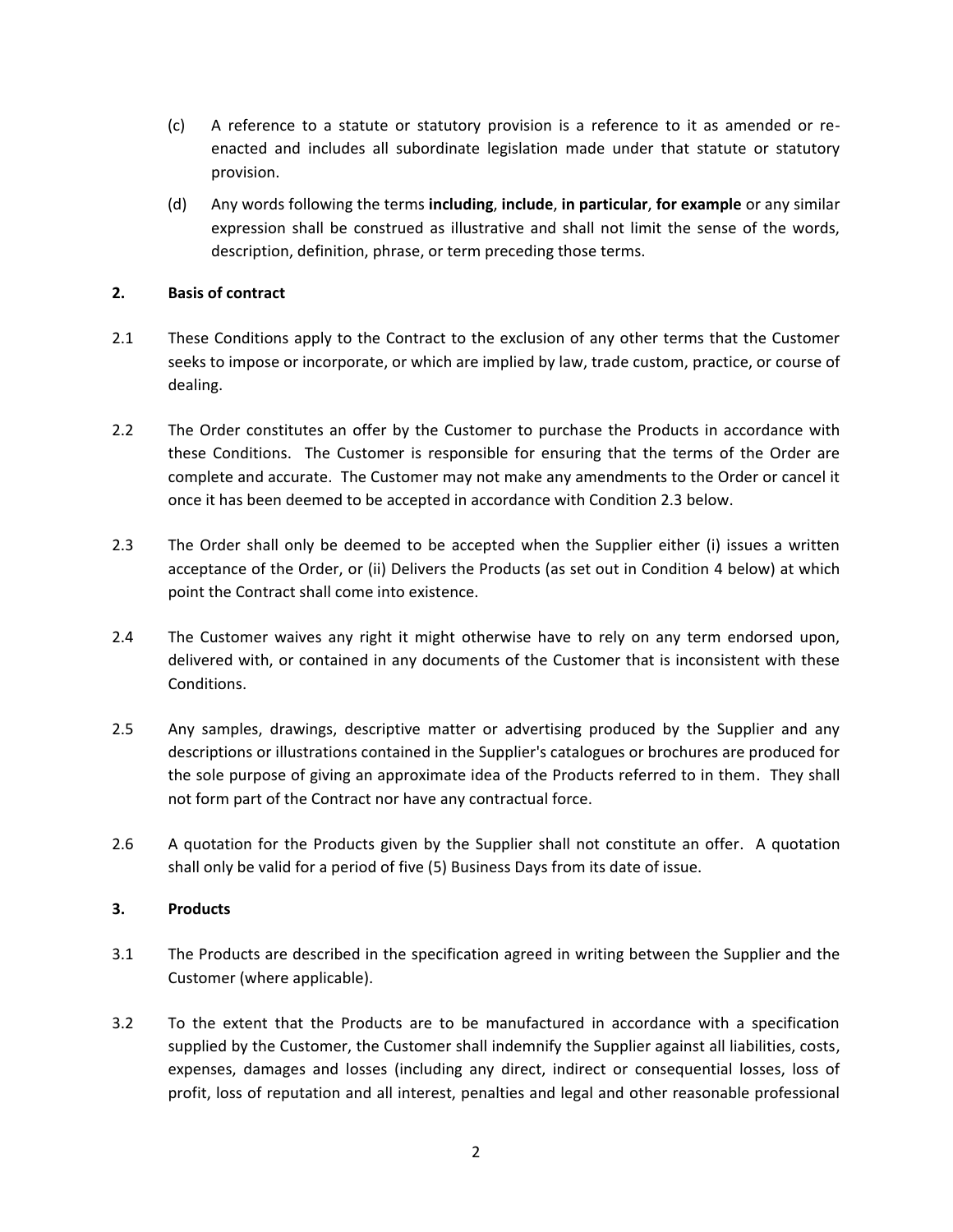costs and expenses) suffered or incurred by the Supplier in connection with any claim made against the Supplier for actual or alleged infringement of a third party's intellectual property rights arising out of or in connection with the Supplier's use of the specification. This [clause 3.2](#page-1-1) shall survive termination of the Contract.

- 3.3 The Supplier reserves the right to amend the specification of the Products if required by any applicable statutory or regulatory requirements.
- 3.4 The Products will have a minimum shelf life of the shorter of a) 25% of total life or b) three (3) months, or such other time period as may be agreed in writing by the Customer and Supplier, on delivery.
- 3.5 All costs associated with artwork and origination remain with the Customer. All costs associated with changes in artwork or Specifications remain with the Customer.
- 3.6 Where the Supplier is supplying Products under "own label" or "exclusive" packaging:
	- (a) All own label and exclusive product artwork is to be agreed in advance with the Customer and the Supplier will secure an agreed number of months' supply of primary, secondary and tertiary packaging to be held at all times in accordance with any packaging terms agreed in writing between the Customer and Supplier. Where such "own label" or "exclusive" Product is being delisted or changes, the parties will co-ordinate to use remaining stocks of materials prior to cessation of purchase (delisting or changeover date (product change)). Where use of remaining stocks is not possible or where the Customer has requested an earlier de-list, the Supplier may charge the Customer for the cost of the materials and any disposal of the materials.
	- (b) Any product samples provided are for internal checks and sign offs and for consumption and/or destruction on site and will be subject to the Confidentiality provisions of Condition [12.2.](#page-11-0)

### <span id="page-2-1"></span>**4. Delivery**

- 4.1 The Supplier shall ensure that:
	- (a) each delivery of the Products is accompanied by a delivery note that shows the date of the Order, all relevant Customer and Supplier reference numbers, the type and quantity of the Products; and
	- (b) if the Supplier requires the Customer to return any packaging materials to the Supplier, that fact is clearly stated on the delivery note. The Customer shall make any such packaging materials available for collection at such times as the Supplier shall reasonably request. Returns of packaging materials shall be at the Supplier's expense.
- <span id="page-2-0"></span>4.2 Where no delivery terms have been agreed with the Supplier, the Supplier shall deliver the Products to the location set out in the Order or such other location as the parties may agree in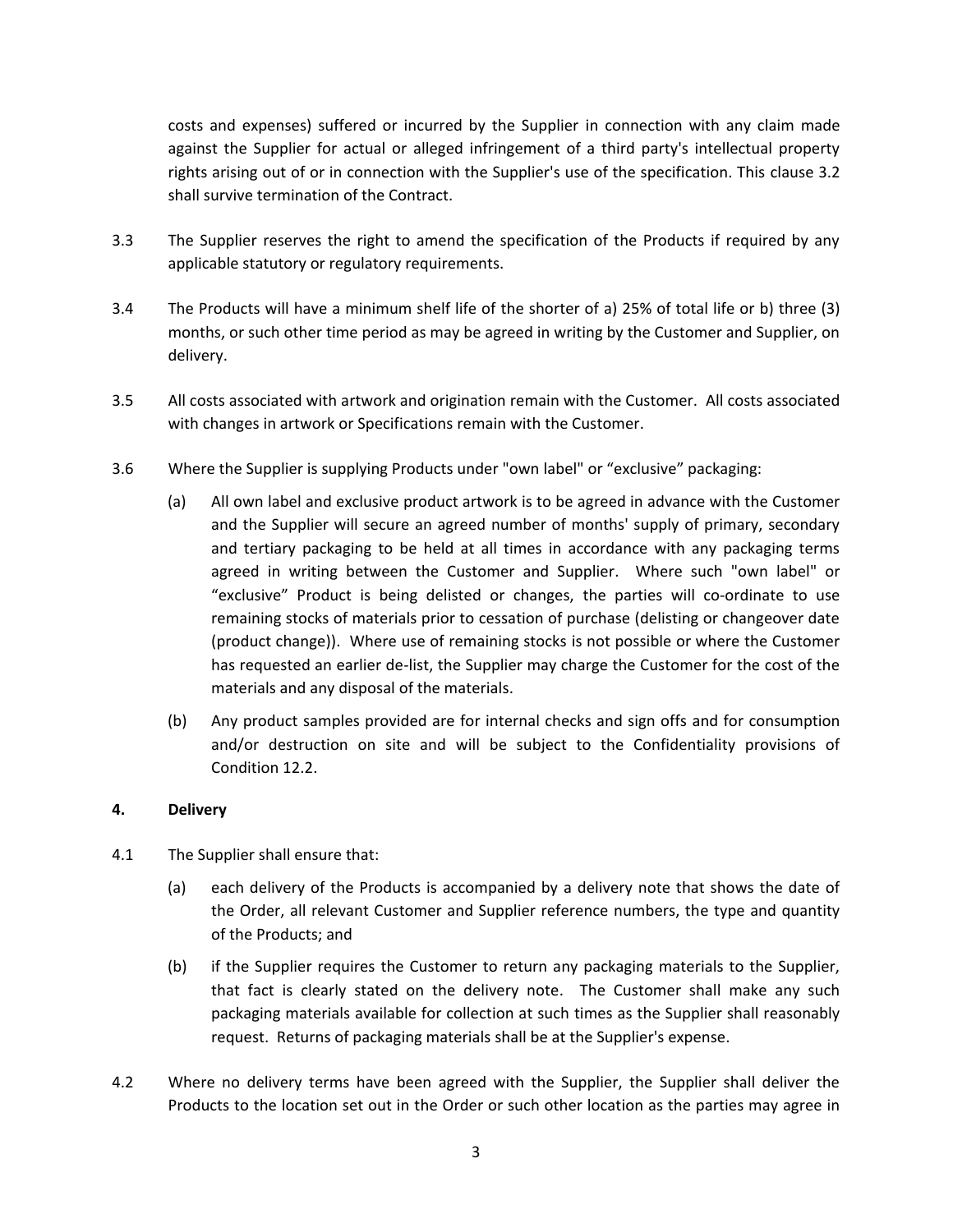writing (**Delivery Location**) at any time after the Supplier notifies the Customer that the Products are ready. If the Delivery Location is the Supplier's premises, then the Customer shall collect the Products within three (3) Business Days of the Supplier notifying the Customer that the Products are ready.

- 4.3 Our minimum order quantity is 24 pallets (LPR pallets for 2Ltr PET Products), 26 pallets (LPR pallets for all non 2Ltr PET Products and 32 pallets (Euro pallets).
- 4.4 Where the Customer has agreed delivery terms (including a specific delivery period) with the Supplier in writing, the Products will be delivered in accordance with these delivery terms (and within the delivery period) provided that:
	- (a) the Order is placed in accordance with the requirements of the delivery terms (including any forecast requirements or lead times and minimum order quantity); and
	- (b) the relevant Delivery Location has been previously approved by the Supplier. If the location is one that the Supplier has not previously approved, then the Supplier may delay the delivery of the Products for such period as is required to authenticate and set-up this new location.
- 4.5 Delivery is completed on the Supplier making the Products available for unloading at the Delivery Location (or where the Products are being collected from the Supplier's premises).
- 4.6 Any dates quoted for delivery are approximate only, and the time of delivery is not of the essence. The Supplier shall not be liable for any delay in delivery of the Products that is caused by a Force Majeure Event or the Customer's failure to provide the Supplier with adequate delivery instructions or any other instructions that are relevant to the supply of the Products.
- 4.7 The Supplier shall have no liability for any failure of the Customer on arrival at their premises to provide access for unloading the Products within 30 minutes and shall charge the Customer for all related costs and expenses of any time delays beyond 30 minutes.
- 4.8 The Supplier shall have no liability for any failure to deliver the Products (in full or part) to the extent that such failure is caused by a Force Majeure Event or the Customer's failure to provide the Supplier with adequate delivery instructions or any other instructions that are relevant to the supply of the Products.
- 4.9 If the Customer fails to take or accept delivery of the Products within three (3) Business Days of the Supplier notifying the Customer that the Products are ready, then, except where such failure or delay is caused by a Force Majeure Event or the Supplier's failure to comply with its obligations under the Contract:
	- (a) delivery of the Products shall be deemed to have been completed at 9.00 am on the third Business Day after the day on which the Supplier notified the Customer that the Products were ready; and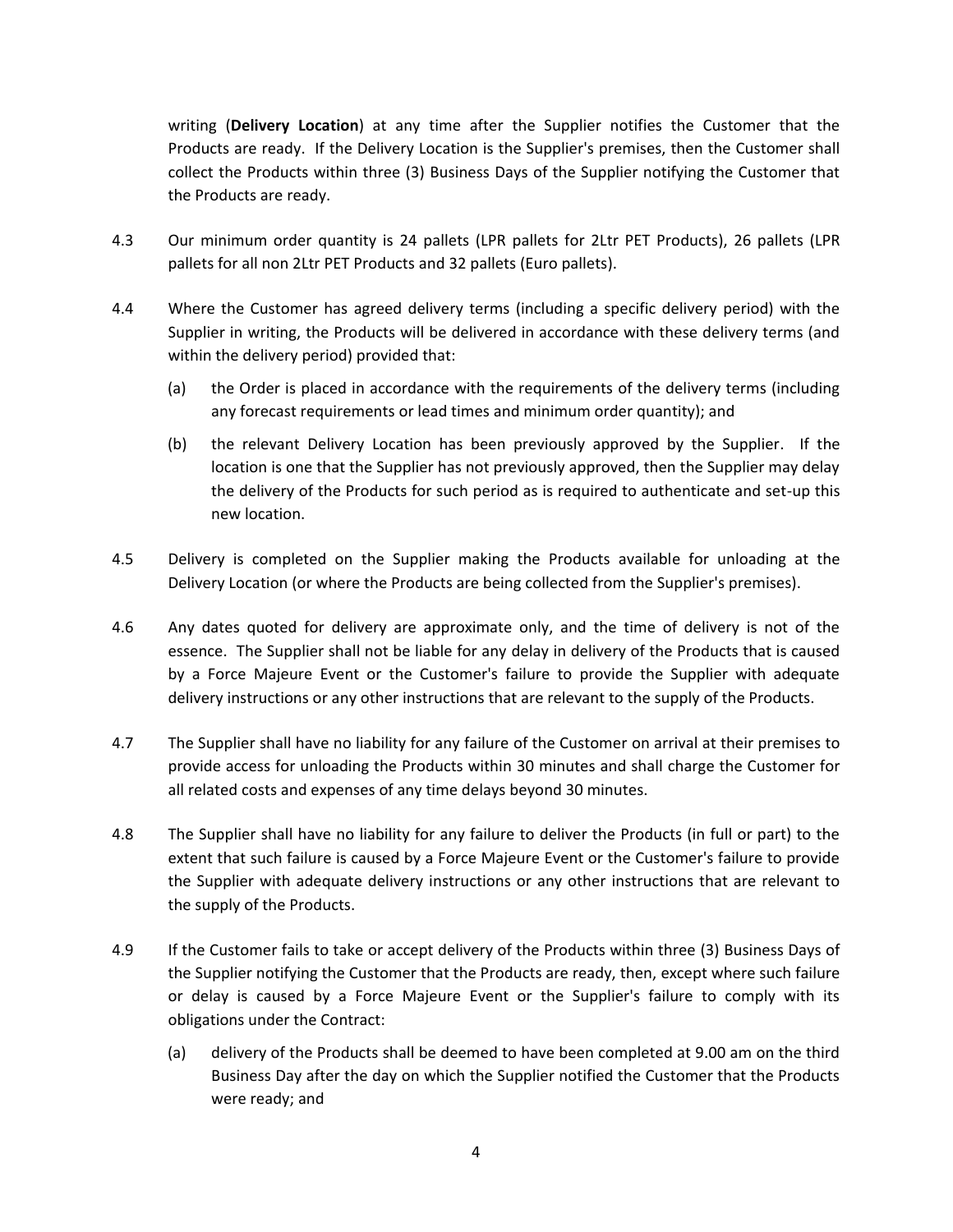- (b) the Supplier shall store the Products until delivery takes place and charge the Customer for all related costs and expenses (including insurance).
- 4.10 If ten (10) Business Days after the day on which the Supplier notified the Customer that the Products were ready for delivery the Customer has not taken possession or accepted actual delivery of them, the Supplier may resell or otherwise dispose of part or all of the Products and, after deducting reasonable storage, selling and disposal costs, charge the Customer for any shortfall below the price of the Products.
- 4.11 If the Supplier delivers more or less than the quantity of Products ordered the Customer may not reject them but must notify the Supplier of any under or over delivery within ten (10) Business Days of the delivery of the Products. Provided that the Customer notifies the Supplier of any variation in quantity within this notice period, the Supplier shall:
	- (a) collect any excess Products from the Delivery Location within ten (10) Business Days of the Customer notifying an over delivery;
	- (b) make a further delivery of Products (corresponding to the shortfall) within ten (10) Business Days of the Customer notifying an under delivery; or
	- (c) make a pro rata adjustment to the Order invoice (if the Supplier, at its option decides not to make a further delivery or collection of the Products).

The Supplier shall have no liability for any variations in quantity and shall be entitled to charge the Customer for any excess products if the Customer does not notify the Supplier within ten (10) Business Days.

- 4.12 The Supplier (unless otherwise agreed with the Customer) may deliver the Products by instalments, which shall be invoiced and paid for separately. Any delay in delivery or defect in an instalment shall not entitle the Customer to cancel any other instalment.
- 4.13 Any Products delivered to the Customer by the Supplier under duty suspension will be done so in accordance with the requirements of HM Revenue and Customs and the Customer will discharge the goods received within the timescales set by HM Revenue and Customs for the completion of a duty suspended movement.
- 4.14 Any Product which falls within the scope of the Sugar Tax Levy is to be subject to written agreement between the Supplier and the Customer as to where responsibility rests in accordance with the requirements of HM Revenue and Customs.

### <span id="page-4-1"></span>**5. Quality**

<span id="page-4-0"></span>5.1 The Supplier warrants that on delivery, and until the date stated as " Best Before" (**warranty period**), the Products shall: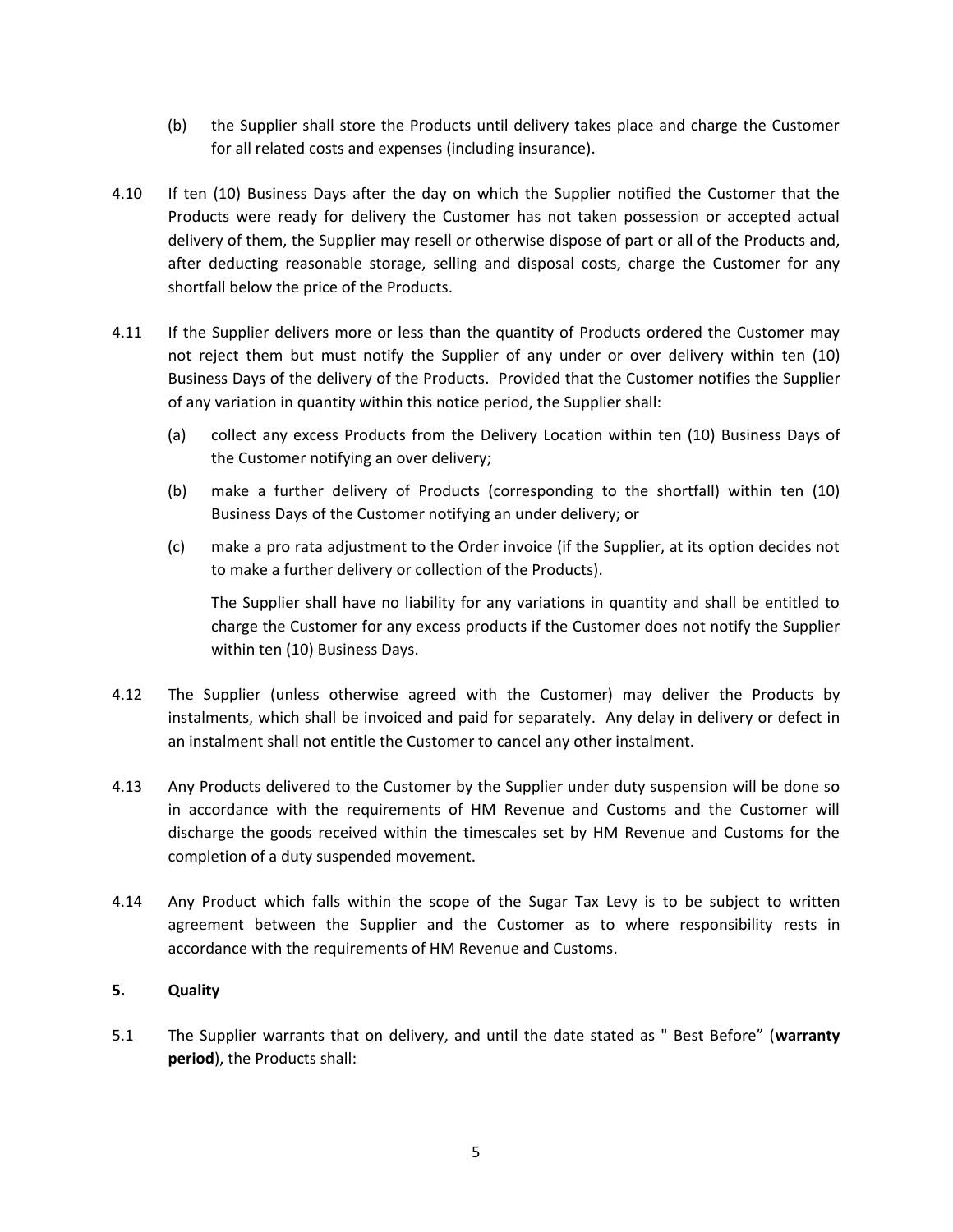- (a) conform in all material respects with their description and any applicable specification provided by Supplier; and
- (b) be free from material defects in design, material, and workmanship.
- <span id="page-5-1"></span>5.2 Subject to [clause 5.3,](#page-5-0) if:
	- (a) the Customer gives notice in writing to the Supplier within a reasonable time of discovery that some or all of the Products do not comply with the warranty set out in [clause 5.1;](#page-4-0)
	- (b) the Supplier is given a reasonable opportunity of examining such Products; and
	- (c) the Customer (if asked to do so by the Supplier) returns such Products to the Supplier's place of business,

the Supplier shall, at its option, repair or replace the defective Products, or refund the price of the defective Products in full.

- <span id="page-5-0"></span>5.3 The Supplier shall not be liable for the Products' failure to comply with the warranty set out in [clause 5.1](#page-4-0) in any of the following events:
	- (a) the Customer makes any further use of such Products after giving notice in accordance with [clause 5.2;](#page-5-1)
	- (b) the defect arises because the Customer failed to follow any applicable law and the Supplier's oral or written instructions as to the storage, commissioning, installation, use and maintenance of the Products or (if there are none) good trade practice regarding the same;
	- (c) the defect arises as a result of the Supplier following any drawing, design or Specification supplied by or approved by the Customer;
	- (d) the Customer alters or repairs such Products without the prior written consent of the Supplier;
	- (e) the defect arises as a result of fair wear and tear, wilful damage, negligence, or abnormal storage or working conditions; or
	- (f) the Products differ from their description or the Specification as a result of changes made to ensure they comply with applicable statutory or regulatory requirements.
- 5.4 Except as provided in this [clause 5,](#page-4-1) the Supplier shall have no liability to the Customer in respect of the Products' failure to comply with the warranty set out in [clause 5.1.](#page-4-0)
- 5.5 The terms implied by sections 13 to 15 of the Sale of Goods Act 1979 are, to the fullest extent permitted by law, excluded from the Contract.
- 5.6 These Conditions shall apply to any repaired or replacement Products supplied by the Supplier.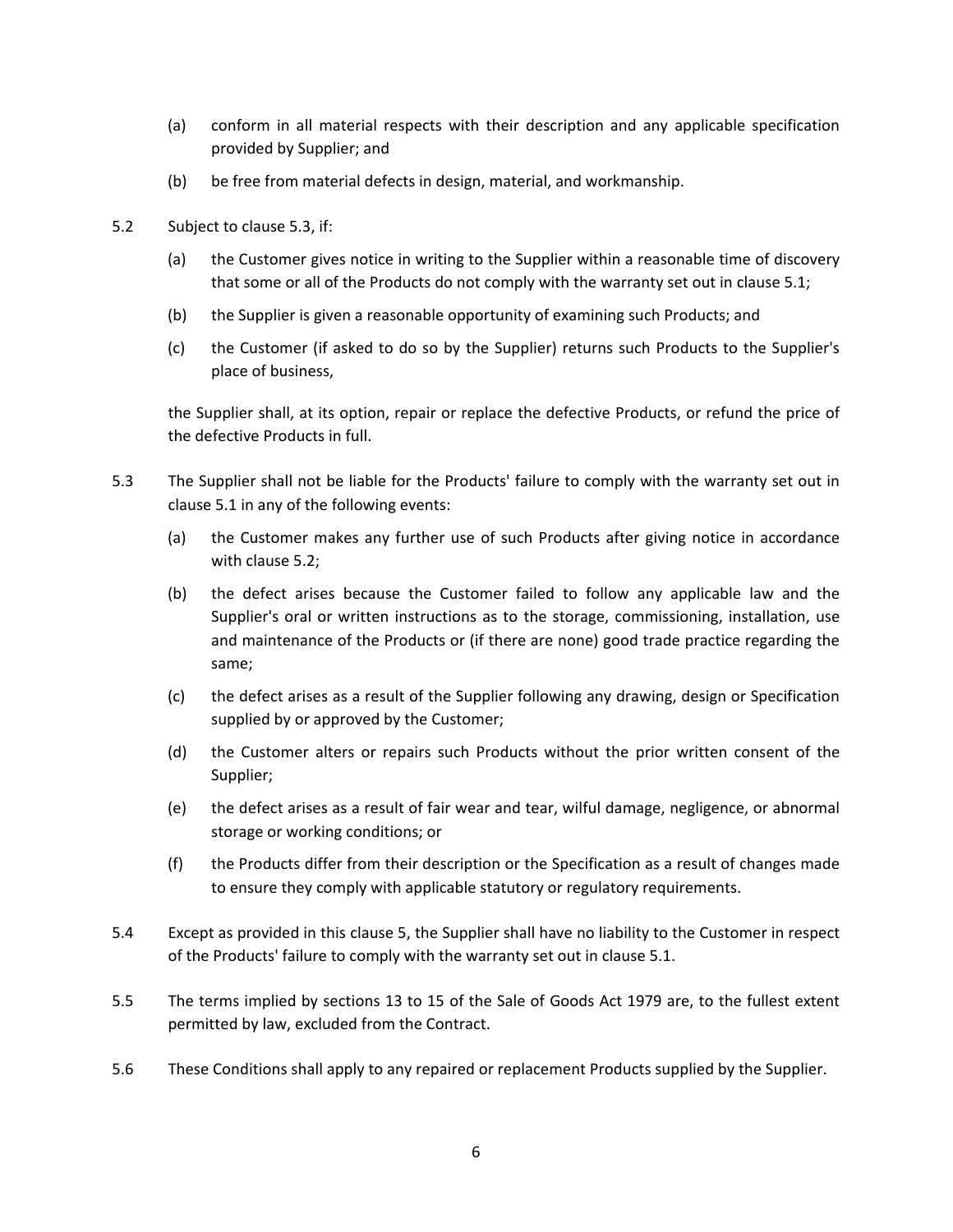## **6. Complaints and Recall**

- 6.1 The Customer shall promptly notify the Supplier if it becomes aware of any actual, suspected or threatened allegation, complaint or notification in relation to the Product by any person and give the Supplier any assistance that the Supplier shall reasonably require to resolve such complaint.
- 6.2 The Supplier shall promptly notify the Customer of any quality or safety issue in relation to the Product which may lead to a recall of the Products. The Customer will not disclose or make available to any third party any information related to the potential or actual product recall.
- 6.3 If there is a recall of any of the Products, the Customer shall provide reasonable assistance to the Supplier in developing a recall strategy and shall work with the Supplier and any applicable governmental agency, entity or authority (a "Governmental Body") in monitoring the recall operation and in preparing such reports as may be required.
- 6.4 Unless required by law, the Customer shall not initiate any recall or withdrawal of Products that have been supplied to the Customer without the prior written consent of the Supplier and only then in strict compliance with the Supplier's instructions about the process of implementing the withdrawal.
- 6.5 The Customer shall, at the request of the Supplier, give the Supplier all reasonable assistance in locating and recovering any Products that are not in accordance with the specification and have been supplied by the Supplier to the Customer, and all costs associated with the product recall shall be borne by the Supplier, other than where the recall is caused by an act or omission of the Customer (including a failure to keep up-to-date and accurate delivery and batch tracing records), in which case the Customer shall indemnify the Supplier for the costs of the recall. The Customer shall immediately notify and provide copies to the Supplier of any communications in relation to the Product, whether relating to recalls or otherwise, with any Governmental Body.

# **7. Title and risk**

- 7.1 The risk in the Products shall pass to the Customer on completion of delivery.
- 7.2 Title to the Products shall not pass to the Customer until the Supplier receives payment in full (in cash or cleared funds) for the Products, in which case title to the Products shall pass at the time of payment.
- 7.3 Until title to the Products has passed to the Customer, the Customer shall:
	- (a) store the Products separately from all other goods held by the Customer so that they remain readily identifiable as the Supplier's property;
	- (b) not remove, deface, or obscure any identifying mark or packaging on or relating to the Products;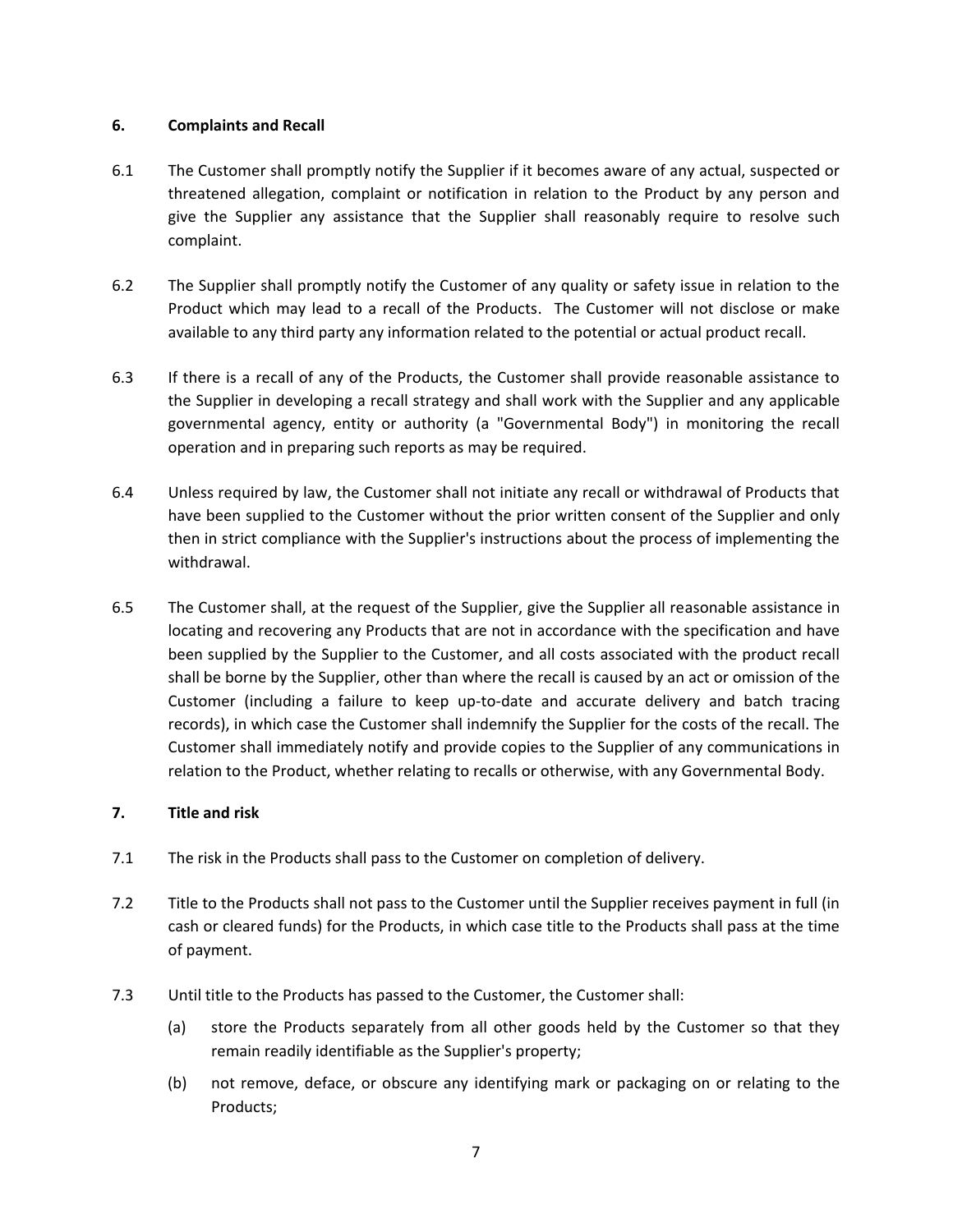- (c) maintain the Products in satisfactory condition and keep them insured against all risks for their full price from the date of delivery;
- (d) notify the Supplier immediately if it becomes subject to any of the events listed in [clause](#page-10-0)  [10.1\(b\)](#page-10-0) to [clause 10.1\(d\);](#page-10-1)
- (e) not allow anything to be done which might create a lien in favour of the Customer or any third party over the Goods; and
- (f) give the Supplier such information as the Supplier may reasonably require from time to time relating to:
	- (i) the Products; and
	- (ii) the ongoing financial position of the Customer.
- 7.4 At any time before title to the Products passes to the Customer, the Supplier requires the Customer to deliver up all Products in its possession and if the Customer fails to do so promptly, enter any premises of the Customer or of any third party where the Products are stored in order to recover them.

#### **8. Price and payment**

- 8.1 Where the Supplier and the Customer have agreed pricing terms in writing, the price of the Products will be as set out in these pricing terms.
- <span id="page-7-1"></span><span id="page-7-0"></span>8.2 The Supplier may, by giving notice to the Customer at any time up to one (1) Business Day before delivery, increase the price of the Products to reflect any increase in the cost of the Products that is due to:
	- (a) any factor beyond the Supplier's control (including foreign exchange fluctuations, increases in taxes and duties, and increases in labour, materials, and other manufacturing costs);
	- (b) any request by the Customer to change the delivery date(s), locations, inco terms, quantities or types of Products ordered, or the Specification; or
	- (c) any delay caused by any instructions of the Customer or failure of the Customer to give the Supplier adequate or accurate information or instructions.

Where the Supplier and the Customer have agreed pricing terms in writing, any increase under Condition [8.2](#page-7-0)[\(a\)](#page-7-1) will take effect after the expiry of any notice period for price increase agreed between the parties as part of the pricing terms.

- 8.3 The price of the Products:
	- (a) excludes amounts in respect of value added tax (**VAT**), which the Customer shall additionally be liable to pay to the Supplier at the prevailing rate, subject to the receipt of a valid VAT invoice;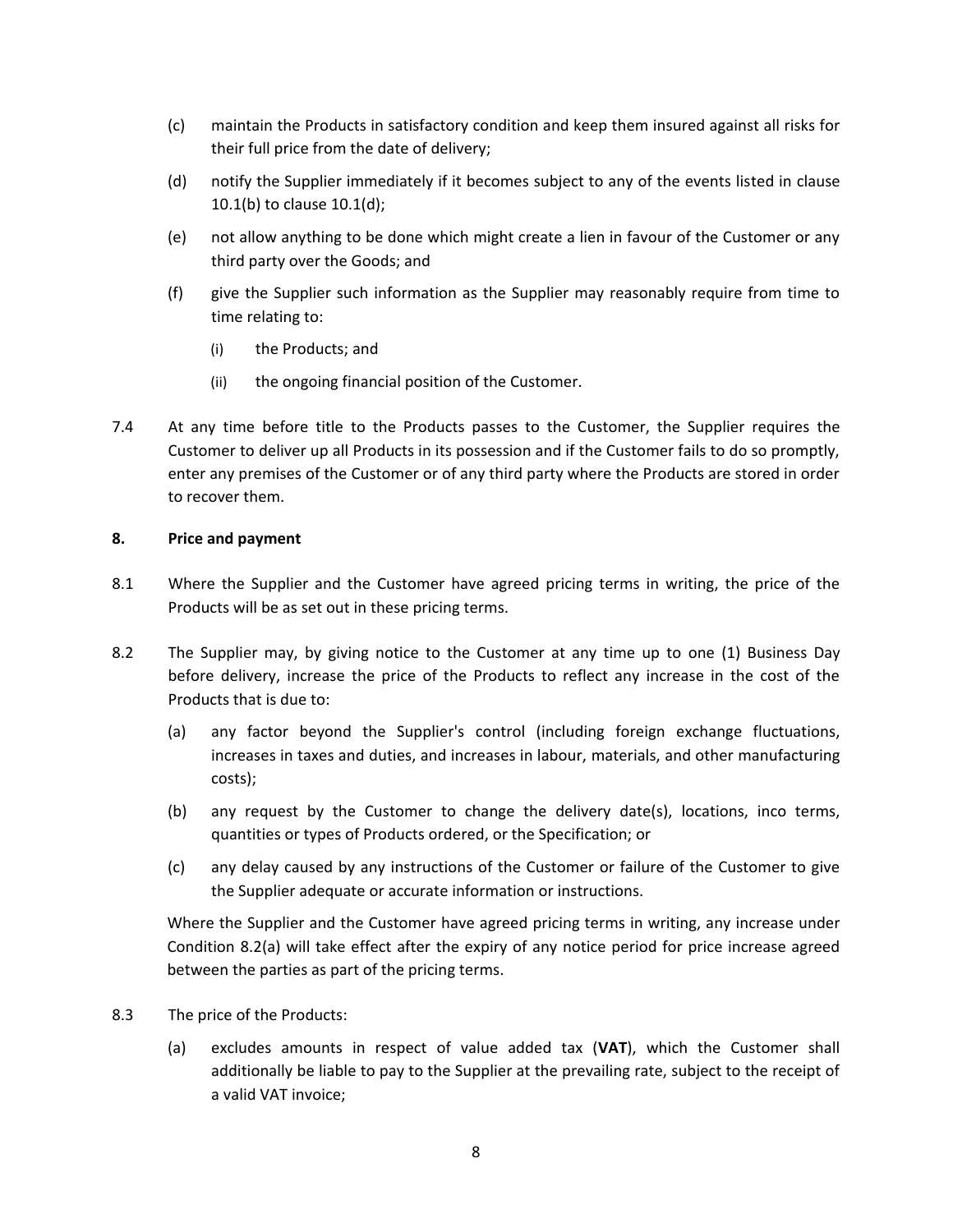- (b) excludes excise duty, which will be added onto the price of the goods where they are supplied excise duty paid at a rate in line with current excise duty rates as published by HMRC;
- (c) excludes sugar tax, which will be added onto the price of the goods where they are supplied sugar tax paid at a rate in line with current sugar tax rates as published by HMRC;
- (d) excludes amounts in respect of other taxes or duties as may be levied by HM Revenue and Customs from time to time; and
- (e) excludes any bank charges (which are payable by the Customer).
- 8.4 The Supplier may invoice the Customer for the Products (i) on or at any time after the acceptance of the Order or (ii) where the Supplier has agreed payment terms with the Customer in writing, in accordance with these payment terms.
- 8.5 The Customer shall pay each invoice submitted by the Supplier:
	- (a) in line with agreed payment terms specified in the invoice or, if no payment terms have been agreed, payment is required in advance of delivery being arranged based on receipt of a proforma invoice; and
	- (b) in full and in cleared funds by direct bank transfer (BACS or CHAPS) to the bank details specified on the sales invoice.

Time for payment shall be of the essence of the Contract.

- <span id="page-8-0"></span>8.6 If the Customer fails to make a payment due to the Supplier under the Contract by the due date, then, without limiting the Supplier's remedies under [clause 10](#page-10-2) (Termination), the Customer shall pay interest on the overdue sum from the due date until payment of the overdue sum, whether before or after judgment. Interest under this [clause 8.6](#page-8-0) will accrue each day at 4% a year above the Bank of England's base rate from time to time, but at 4% a year for any period when that base rate is below 0%.
- 8.7 The Customer shall pay all amounts due in full without any set-off, counterclaim, deduction or withholding (except for any deduction or withholding required by law or otherwise agreed between the Customer and the Supplier). The Supplier may at any time, without limiting any other rights or remedies it may have, set off any amount owing to it by the Customer against any amount payable by the Supplier to the Customer.
- 8.8 If either party receives sales data or an invoiced sum which it reasonably believes to be incorrect:
	- (a) that party shall notify the other party in writing as soon as reasonably practicable and in any event within five (5) Business Days of the date of receipt;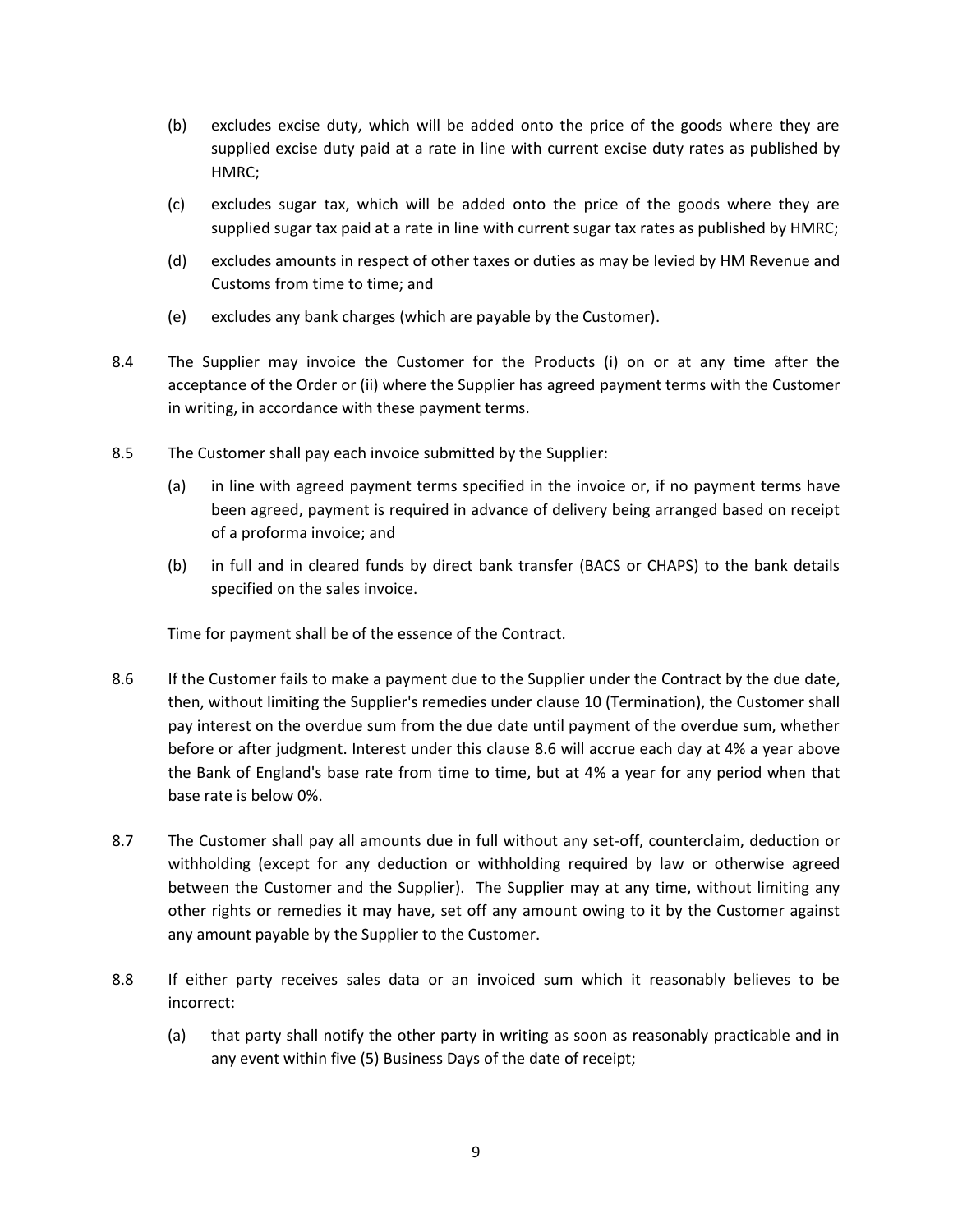- (b) the parties shall attempt in good faith to resolve any dispute promptly by negotiation which shall be conducted between the Customer's buying team representative and Finance Manager, and the Supplier's Account Manager and Finance Manager;
- (c) if the dispute cannot be resolved within thirty (30) Business Days, both parties may escalate the issue to senior management within each respective organisation in an attempt to resolve the dispute and failing to resolve this within a further thirty (30) Business Days, take further legal action as the party deems necessary;
- (d) a party's failure to pay the disputed invoice(s) shall not be deemed to be a breach of this Agreement, provided that the party pays the balance of the invoice which is not in dispute;
- (e) once the dispute has been resolved, where either party is required to make a balancing payment and/or issue an invoice/credit note, it shall do so within five (5) Business Days.
- 8.9 The Customer should send all payment remittance advices to: *[accounts.receivable@astonmanor.co.uk](mailto:accounts.receivable@astonmanor.co.uk)*

# <span id="page-9-1"></span>**9. Limitation of liability**

- 9.1 Subject to [clause 9.2,](#page-9-0) the restrictions on liability in this [clause 9](#page-9-1) apply to every liability arising under or in connection with the Contract including liability in contract, tort (including negligence), misrepresentation, restitution or otherwise.
- <span id="page-9-0"></span>9.2 Nothing in the Contract limits any liability which cannot legally be limited, including liability for:
	- (a) death or personal injury caused by negligence;
	- (b) fraud or fraudulent misrepresentation;
	- (c) breach of the terms implied by section 12 of the Sale of Goods Act 1979; or
	- (d) defective products under the Consumer Protection Act 1987.
- 9.3 Subject to [clause 9.2,](#page-9-0) the Supplier's total liability to the Customer for any Contract shall not exceed the price paid or payable by the Customer for the Products under that Contract exclusive of taxes.
- 9.4 Subject to [clause 9.2,](#page-9-0) the following types of loss are wholly excluded:
	- (a) loss of profits;
	- (b) loss of sales or business;
	- (c) loss of agreements or contracts;
	- (d) loss of anticipated savings;
	- (e) loss of use or corruption of software, data or information;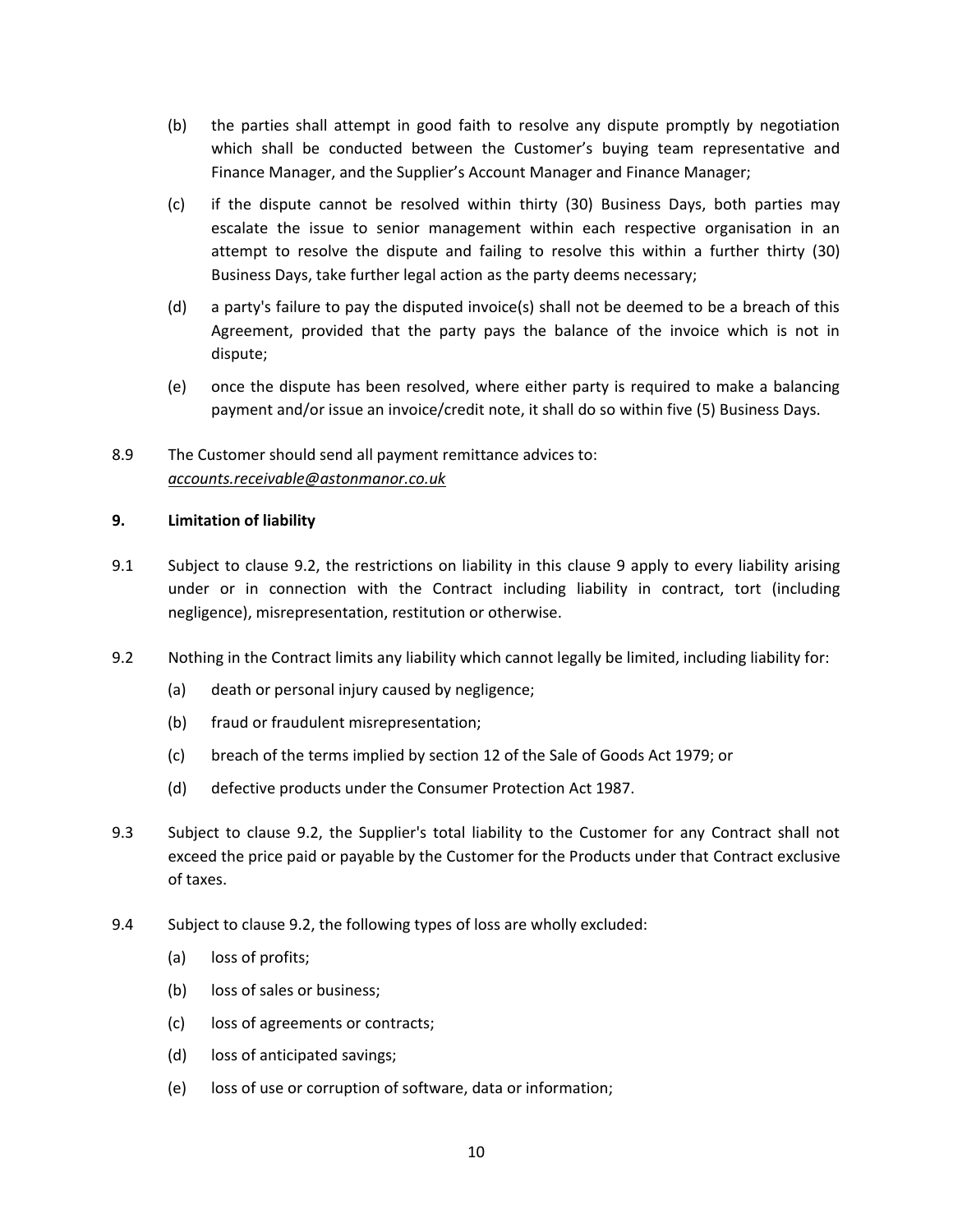- (f) loss of or damage to goodwill; and
- (g) indirect or consequential loss.
- 9.5 This [clause 9](#page-9-1) shall survive termination of the Contract.

### <span id="page-10-2"></span>**10. Termination**

- <span id="page-10-0"></span>10.1 Without limiting its other rights or remedies, the Supplier may terminate this Contract with immediate effect by giving written notice to the Customer if:
	- (a) the Customer commits a material breach of any term of the Contract and (if such a breach is remediable) fails to remedy that breach within fourteen (14) days of that party being notified in writing to do so;
	- (b) the Customer takes any step or action in connection with its entering administration, provisional liquidation or any composition or arrangement with its creditors (other than in relation to a solvent restructuring), obtaining a moratorium, being wound up (whether voluntarily or by order of the court, unless for the purpose of a solvent restructuring), having a receiver appointed to any of its assets or ceasing to carry on business;
	- (c) the Customer suspends, threatens to suspend, ceases or threatens to cease to carry on all or a substantial part of its business; or
	- (d) the Customer's financial position deteriorates so far as to reasonably justify the opinion that its ability to give effect to the terms of the Contract is in jeopardy.
- <span id="page-10-1"></span>10.2 Without limiting its other rights or remedies, the Supplier may suspend provision of the Products under the Contract or any other Contract between the Customer and the Supplier if the Customer becomes subject to any of the events listed in [clause 10.1\(b\)](#page-10-0) to [clause 10.1\(d\),](#page-10-1) or the Supplier reasonably believes that the Customer is about to become subject to any of them, or if the Customer fails to pay any amount due under this Contract on the due date for payment.
- 10.3 Without limiting its other rights or remedies, the Supplier may terminate the Contract with immediate effect by giving written notice to the Customer if the Customer fails to pay any amount due under the Contract on the due date for payment.
- <span id="page-10-3"></span>10.4 On termination of a Contract for any reason, the Supplier shall be entitled to cancel any part of the Order under the Contract (or any other Contract) that has not been delivered without any liability to the Customer.
- 10.5 On termination of the Contract for any reason the Customer shall immediately pay to the Supplier all of the Supplier's outstanding unpaid invoices and interest and, in respect of Products supplied but for which no invoice has been submitted, the Supplier shall submit an invoice, which shall be payable by the Customer immediately on receipt.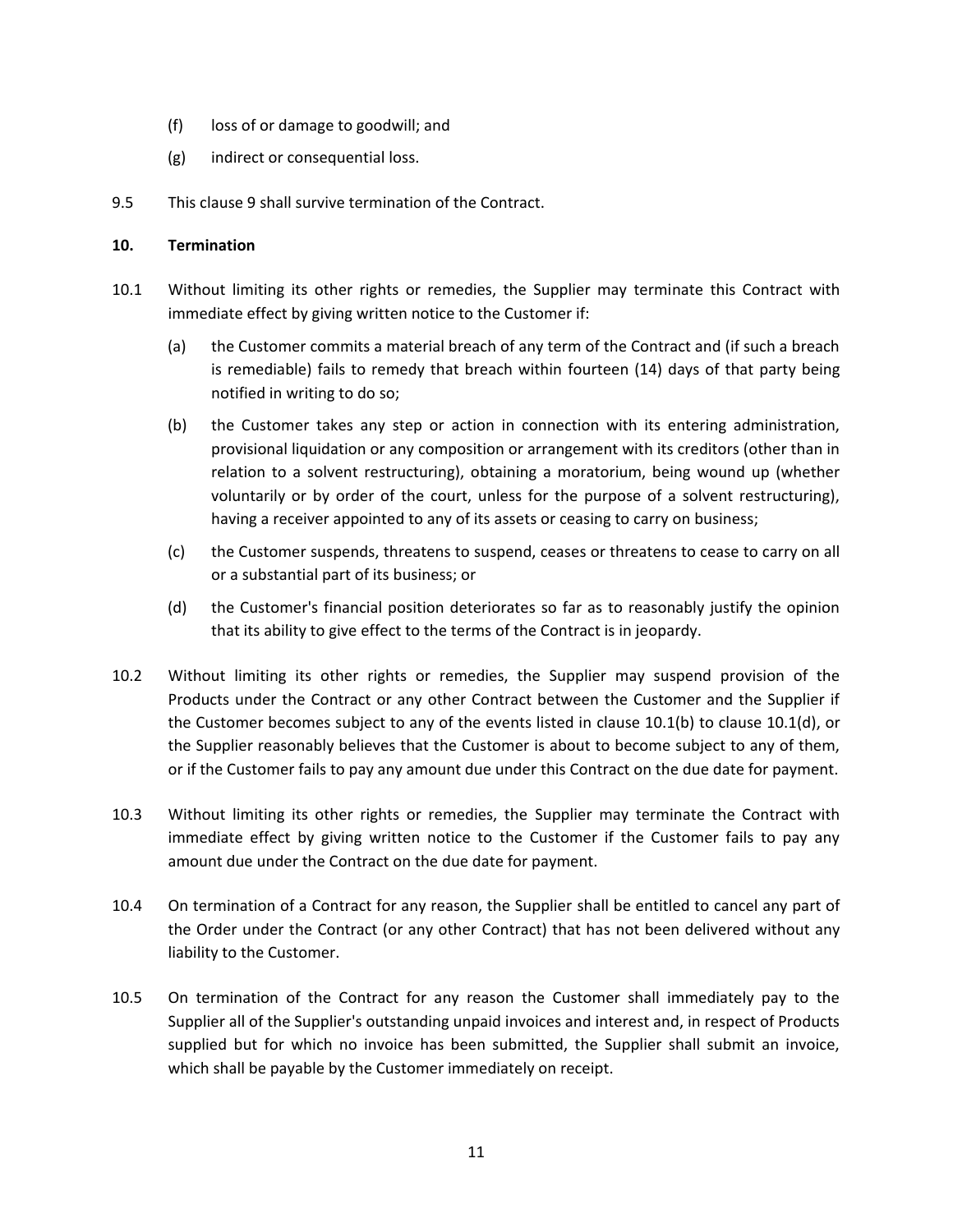- 10.6 Other than as set out in Condition [10.4,](#page-10-3) termination or expiry of the Contract, however arising, shall not affect any of the parties' rights and remedies that have accrued as at termination or expiry, including the right to claim damages in respect of any breach of the Contract which existed at or before the date of termination or expiry.
- 10.7 Any provision of the Contract that expressly or by implication is intended to come into or continue in force on or after termination or expiry of the Contract shall remain in full force and effect.

### **11. Force majeure**

Neither party shall be in breach of the Contract nor liable for delay in performing, or failure to perform, any of its obligations under the Contract (other than payment to the other party) if such delay or failure results from a Force Majeure Event. In such circumstances, provided it notifies the other party promptly and makes reasonable endeavours to mitigate the effect of the Force Majeure Event on its performance and obligations, the affected party shall be entitled to a reasonable extension of the time for performing such obligations. If the period of delay or nonperformance continues for three (3) months, the party not affected may terminate the Contract by giving thirty (30) days' written notice to the affected party.

# **12. General**

## 12.1 **Assignment and other dealings**

- (a) The Supplier may at any time assign, transfer, mortgage, charge, subcontract, delegate, declare a trust over or deal in any other manner with all or any of its rights or obligations under the Contract.
- (b) The Customer may not assign, transfer, mortgage, charge, subcontract, delegate, declare a trust over or deal in any other manner with any or all of its rights or obligations under the Contract without the prior written consent of the Supplier.

### 12.2 **Confidentiality**

- <span id="page-11-0"></span>(a) Each party undertakes that it shall not at any time disclose to any person any confidential information concerning the business, affairs, customers, clients or suppliers of the other party, except as permitted b[y clause 12.2\(b\).](#page-11-1)
- <span id="page-11-1"></span>(b) Each party may disclose the other party's confidential information:
	- (i) to its employees, officers, representatives, or advisers who need to know such information for the purposes of exercising the party's rights or carrying out its obligations under the Contract. Each party shall ensure that its employees, officers, representatives or advisers to whom it discloses the other party's confidential information comply with this [clause 12.2;](#page-11-0) and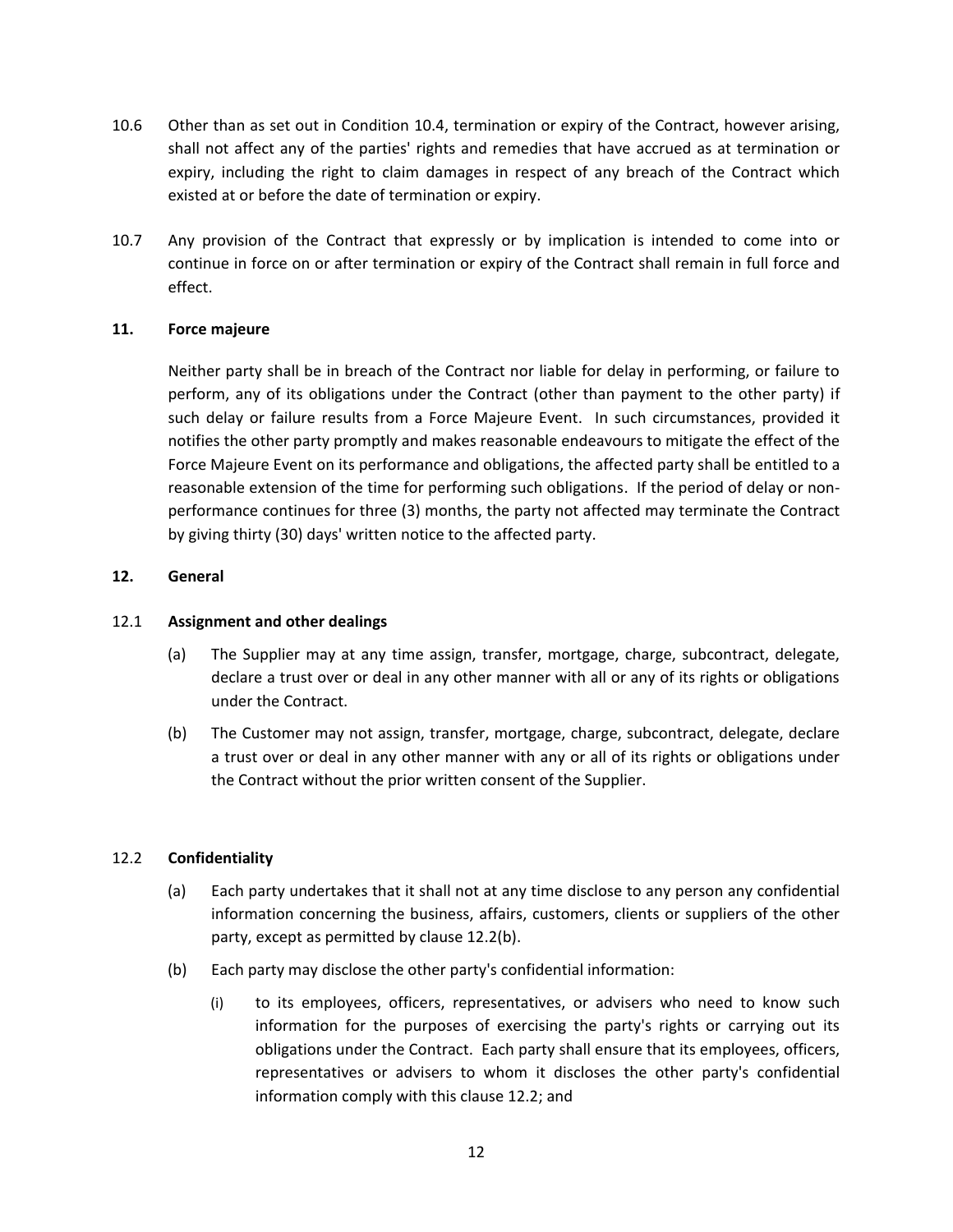- (ii) as may be required by law, a court of competent jurisdiction or any governmental or regulatory authority.
- (c) Neither party shall use the other party's confidential information for any purpose other than to exercise its rights and perform its obligations under or in connection with the Contract.
- (d) The obligations of confidentiality set out in this Condition 12 shall endure for two (2) years following disclosure under this Condition 12, notwithstanding any termination of this Agreement.
- 12.3 **Non-Solicitation.** The Customer shall not, without the prior written consent of the Supplier, at any time up to the expiry of twelve (12) months after the termination or expiry of a Contract, solicit or entice away from the Supplier or employ or attempt to employ any person who is, or has been, engaged as an employee, consultant or sub-contractor of the Supplier in the provision of the Products.

#### 12.4 **Entire agreement**

- (a) This Contract constitutes the entire agreement between the parties and supersedes and extinguishes all previous agreements, promises, assurances, warranties, representations, and understandings between them, whether written or oral, relating to its subject matter.
- (b) Each party agrees that it shall have no remedies in respect of any statement, representation, assurance, or warranty (whether made innocently or negligently) that is not set out in the Contract. Each party agrees that it shall have no claim for innocent or negligent misrepresentation or negligent misstatement based on any statement in the Contract.
- 12.5 **Variation.** No variation of a Contract shall be effective unless it is in writing and signed by the parties (or their authorised representatives). Any references to written agreement in these Conditions shall be subject to the requirements of this Condition.
- 12.6 **Waiver.** The rights and remedies of either party shall not be diminished, waived or extinguished by the granting of any indulgence, forbearance or extension of time granted by that party to the other nor by any failure of, or delay in ascertaining or exercising any such rights or remedies. A waiver of any right or remedy under a Contract or applicable law is only effective if given in writing and shall not be deemed a waiver of any subsequent breach or default. No failure or delay by a party to exercise any right or remedy provided under the Contract or by law shall constitute a waiver of that or any other right or remedy, nor shall it prevent or restrict the further exercise of that or any other right or remedy. No single or partial exercise of such right or remedy shall prevent or restrict the further exercise of that or any other right or remedy.
- <span id="page-12-0"></span>12.7 **Severance.** If any provision or part-provision of the Contract is or becomes invalid, illegal, or unenforceable, it shall be deemed deleted, but that shall not affect the validity and